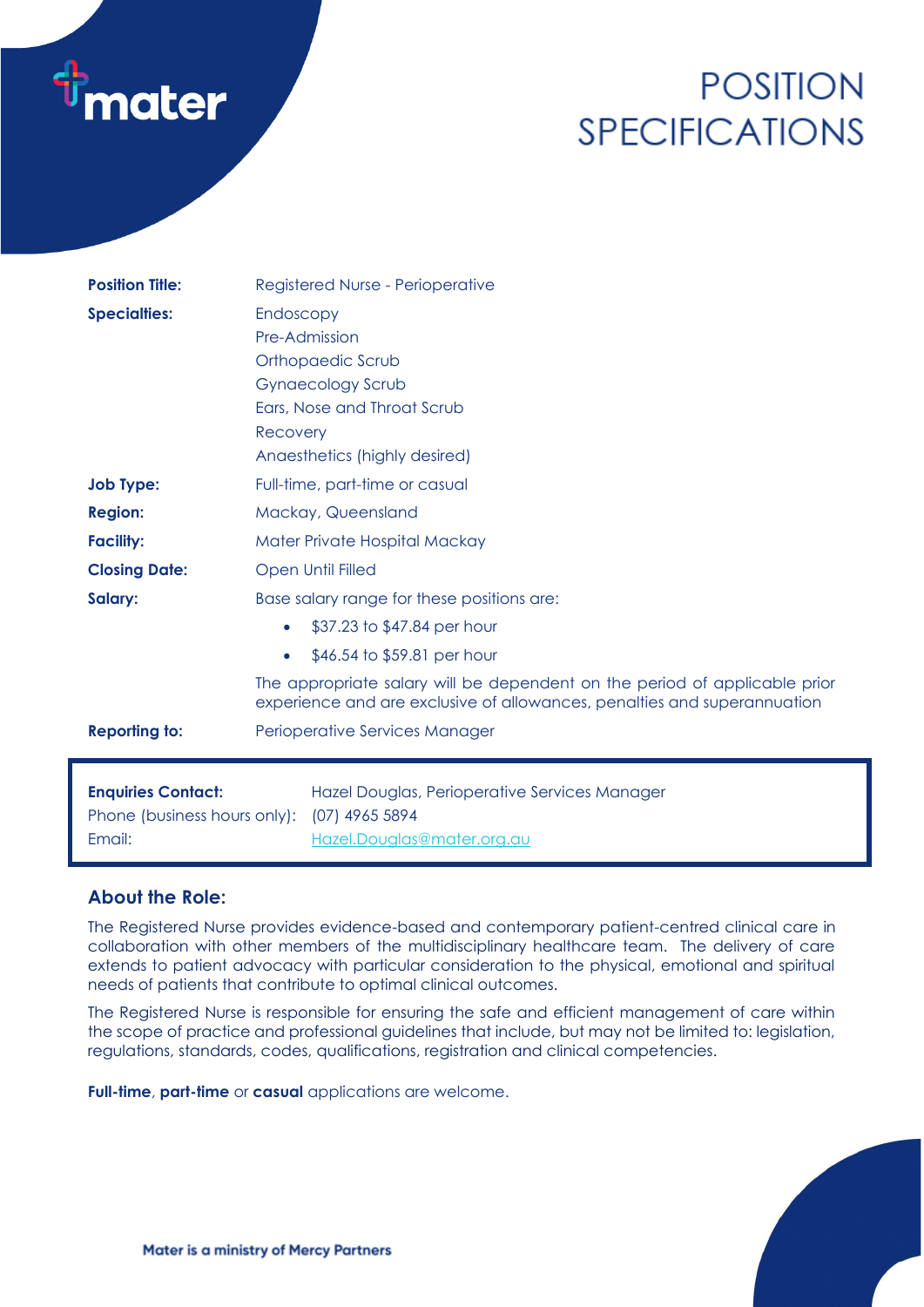If you are not familiar with Mater Private Hospital Mackay or the Mackay region, checkout the following links, including our Facebook page:

- <https://www.mater.org.au/health/hospitals/mater-private-hospital-mackay>
- <https://www.facebook.com/MaterMackay/>
- <https://www.mackayregion.com/> and<https://www.mackay.qld.gov.au/>

### **What you'll be doing:**

All of our clinical teams support each other to:

- Provide high quality patient care applying nursing clinical skills and contemporary knowledge to support optimal care outcomes through care coordination, collaboration and communication within scope of professional competence with adherence to Mater policies, procedures and guidelines;
- Partner with patients and their support persons throughout the episode of care to provide patientcentred care with regard to personal and/or cultural needs and preferences;
- Undertake clinical care assessments and develop, or revise, care plans that support optimal clinical outcomes with regard to patient personal and/or cultural needs and preferences and Mater auidelines:
- Acknowledge and support the value and effectiveness of multidisciplinary care teams and diverse care environments by delegating tasks to team members commensurate with their scope of professional practice and expertise;
- Ensure episode of care documentation is in accordance with applicable Mater frameworks, policies, procedures, work instructions, forms and guidelines;
- Undertake, or contribute to, comprehensive discharge planning to ensure patients and their support persons, where applicable and appropriate, are provided with adequate access to education, resources and appropriate community services access where required;
- Assess and respond to arising clinical issues, adverse outcomes and care complaints within scope of practice; and
- Coach, mentor and support colleagues and nursing students where appropriate with regard to own level of expertise.

#### **About you:**

To be successful in this role, you will demonstrate the following criteria:

- Current AHPRA registration as a Division 1 (Registered Nurse) with no practice restrictions;
- Digital and computer proficiency, extending to Microsoft 365 applications or the ability to obtain.
- Full vaccination against COVID-19 and the ability to provide appropriate evidence as prescribed by [Services Australia](https://www.servicesaustralia.gov.au/individuals/subjects/getting-help-during-coronavirus-covid-19/covid-19-vaccinations/how-get-proof) prior to commencement;
- Minimum of one year post graduate perioperative or Day Surgery experience. However, if you have limited perioperative experience but have transferrable skills training is available; and
- Australian Citizenship, permanent residency, a current work Visa with no restrictions or an applicable ANMAC occupational code if seeking Visa sponsorship.